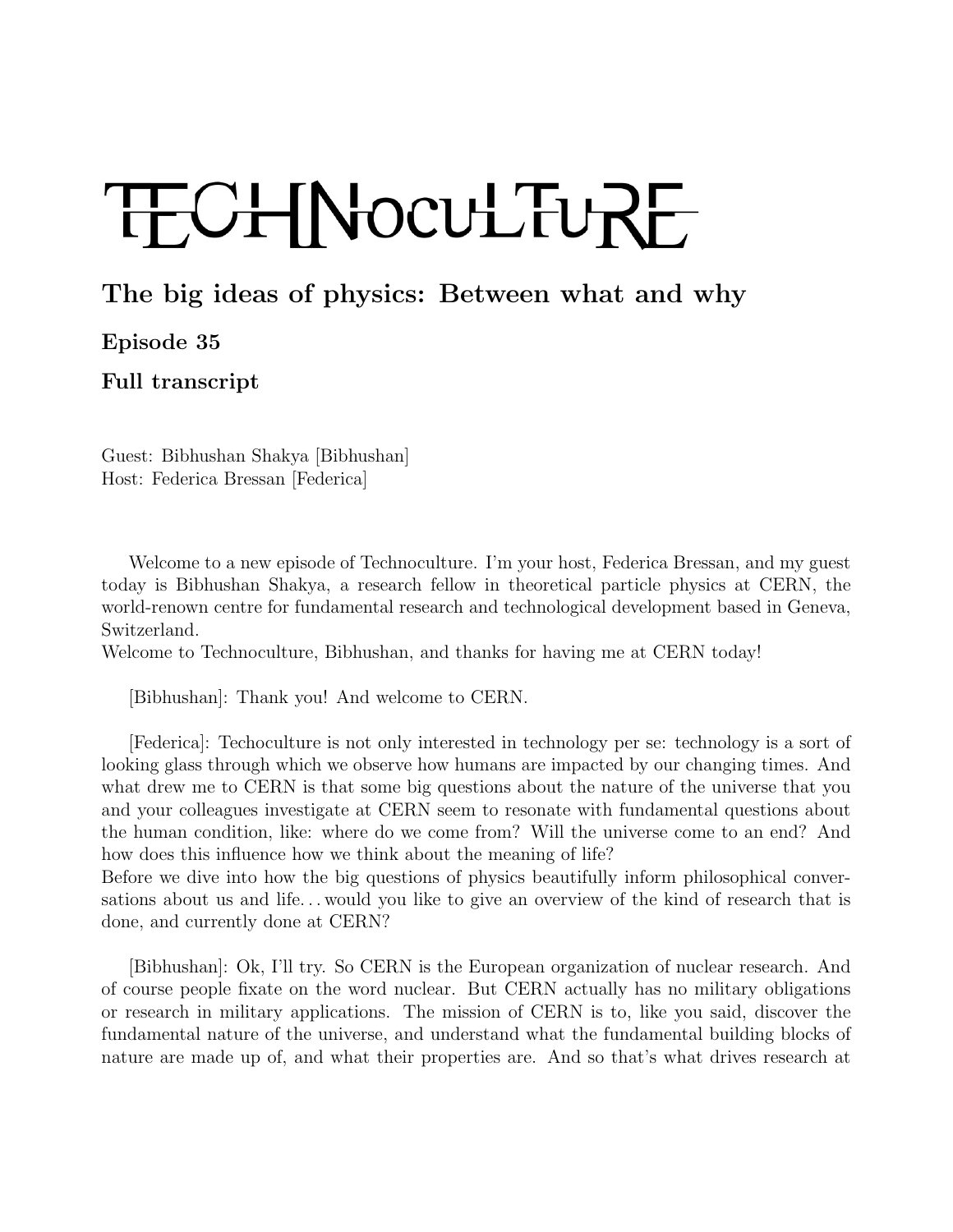## CERN.

So, the flagship research at CERN is what you know as the Large Hadron Collider (LHC). And this is the most powerful collider in the world right now. And recently, in 2012, it discovered the Higgs boson, which was in the news all over. So, people usually associate CERN with research like that. But CERN actually does a lot of other kinds of things that span technology as well as fundamental science.

[Federica]: And what are some of the big open questions in physics today? What is the frontier?

[Bibhushan]: So, we know a lot about our universe today, right. So, we have a lot of different measurements about a lot of different things. And we have-

[Federica]: Wait, wait! Do we? You wrote on the blackboard that the stuff we understand about the universe is 5%!

[Bibhushan]: Exactly. And a lot is just 5%, right. So, that is the incredible thing: that we know so much about the universe. We can pretty much explain everything we see around us and yet our knowledge is so incomplete in the large scheme of things, because if you look at, indeed, the total content of the universe, we understand less than 5% of it. And that is one of the biggest questions, open questions that we at CERN work towards understanding, that this universe that we see seems to be made up of some kind of dark energy - that's 70% of the universe. There's 25% of the universe that is matter in a form that we don't understand. And we call it dark matter, and it's only the remaining 5% that makes up everything we understand. So, all the stars, the galaxies, the gas, we see, right, the Earth, everything on it, all the planets, all the stars: those only make up less than 5% of the universe. And that is one of the big questions: what is other 95% that we know exists but we have no idea what it is?

[Federica]: How do we know that there is supposed to be more stuff?

[Bibhushan]: So, there are many different ways that we know there is stuff out there that we don't understand. So, dark energy is this energy form that is everywhere in the universe. And it's actually pushing the universe farther apart at a faster and faster rate. So the universe is expanding, and it's expanding at an accelerating rate. And that's because there is this energy form, this dark energy, that's making it do that. Dark matter, we know because it is a form of matter as in, right, we understand it in the same way that we understand what matter is: that it's out there in space, it has some gravitational interactions, so it affects the motion of things around it. So, if we look at stars and galaxies, for example, and look at how they move, then all the other stars and all the other visible things we see around them are not enough to explain their motion. So you need this dark matter that's out there, and it's affecting how stars move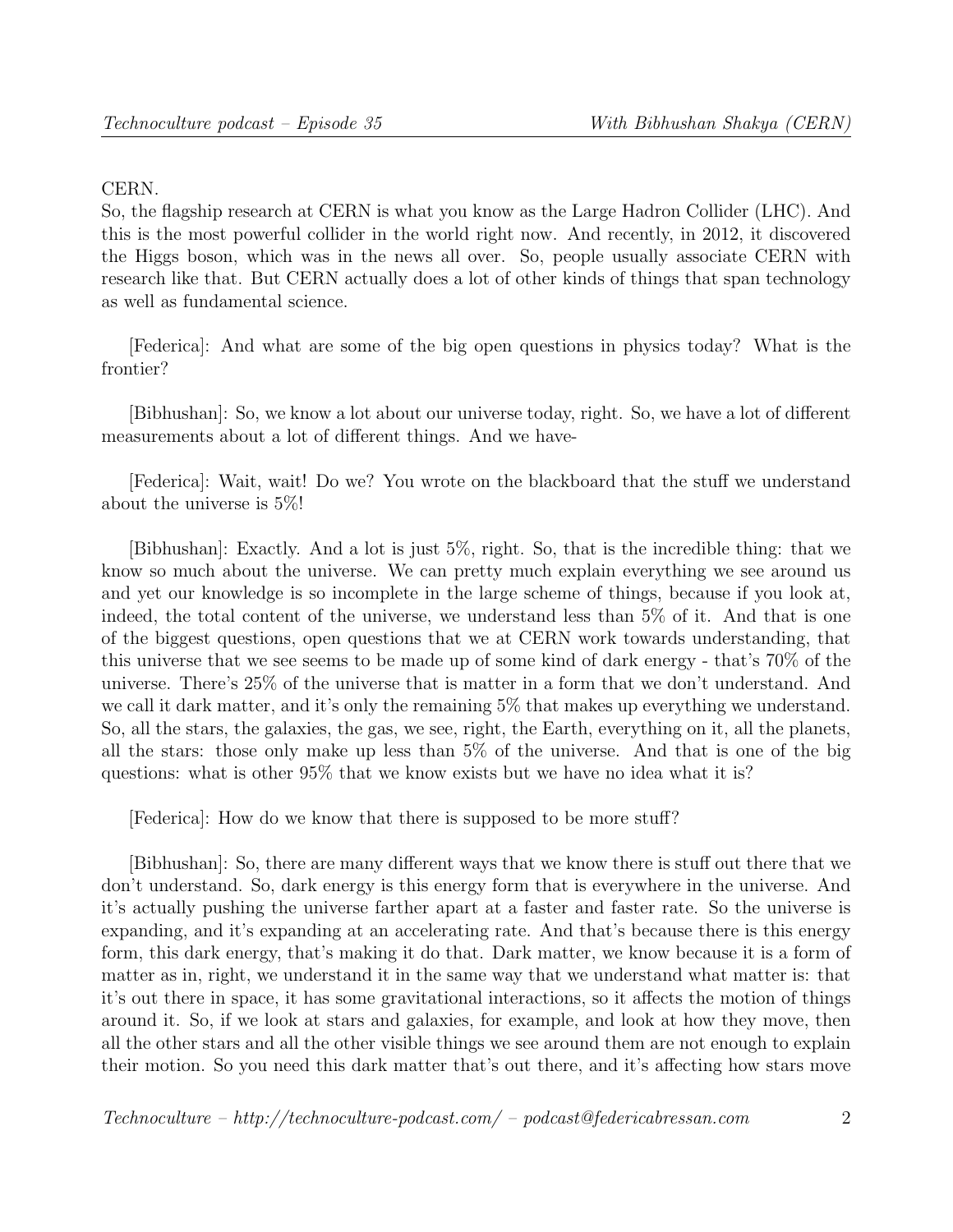and how galaxies evolve.

[Federica]: So what you do at CERN, is to find ways and try to implement ways to get to see, to detect this dark matter in order to justify all of these things?

[Bibhushan]: So, this effort comes in two forms. So, there is the theory side of things, where people come up with ideas of what these things might be and how they can explain the things we see around us. And there is the experimental side, where we actually try to detect these particles at the collider. And that sounds a little weird, right? Because this is just a collider, here on Earth, and we are just colliding particles, and these questions I told you are about things that are out there in the universe, and they've been there since the beginning of time, and they affect everything that we see around them. So, that sounds a little weird, but what we really do when we collide particles at the LHC is that we recreate the conditions that were there in the early universe, because when you collide things at high energy, you produce this area of the universe that is at high temperatures and it mimics the conditions that were there right after the Big Bang. So, anything that happened back then will again happen at these high energies, and we can hopefully see dark matter being produced, and maybe detect them in the collider, and understand how dark matter came to be in the early universe.

[Federica]: You need big theories, like. . . narratives, and I don't know if these narratives are found in the data, but how does a typical day look like here at CERN? How do you balance theory and practice? Is it a lot of data collection and data analysis, or you also just sit and think and. . . you know, "receive" these stories, in a way? How does a typical day look like?

[Bibhushan]: So, that's a great question because it really depends on what kind of physicists you talk to, and it really depends on what kind of day you talk to that physicist on. So, first of all, there is a division of labor between physicists. So, some people concern themselves more with the theory. These are the theoretical people. Some people concern themselves more with making sure the experiment runs, and designing it and building it. These are the experimentalists, and you need both of those. And depending on what your expertise is, your work day is very different.

So, I'm a theoretical physicist. So I don't build anything. My job is to calculate and to think. But even for me a normal day just changes every day. So, some days I am talking to people, trying to understand what their research is, what their new ideas are. I read a lot of papers. Some days I just sit alone and try to calculate something. Or try to understand how something that is seen in the data can make sense.

So, I explain this to people like playing a chess game with nature. So, you said physics is driven by big ideas and that's true. But these big ideas are very rare. So, you don't come up with a big idea every single day or every single week. But when you have a big idea, it's enough to drive your research for many many years, even. And so in that sense it's like a chess game,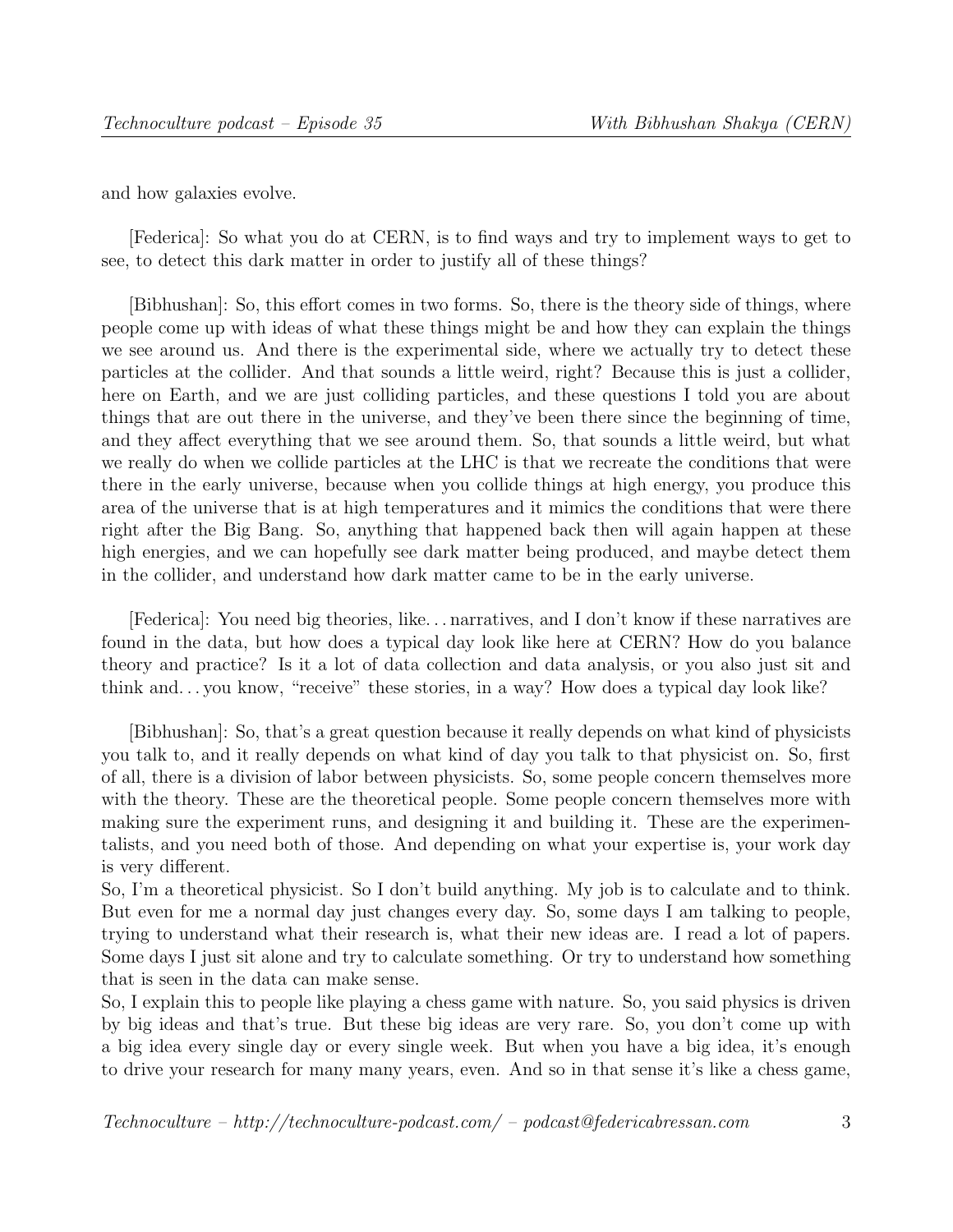because when you play chess most of the time you're studying what the game setup is, and how your opponent has set up its pieces, and sometimes you come up with a brilliant move but then you spend all this time calculating what the implications of that move are. And chess and physics are similar in that sense, that you come up with a big idea, but most of your time is actually spent on trying to understand how that big idea fits in the bigger scheme of things where there are all these different measurements. So, for example you might come up with a theory about how dark matter was produced in the early universe, but then maybe someone has gone and measured the luminosity of some stars in some galaxy. And that measurement might be enough to disprove your theory. So you need to understand how your theory affects everything that we've measured and that's what actually takes up most of our time.

[Federica]: And what is your personal challenge? What you are working on at the moment? The question then takes your sleep away.

[Bibhushan]: So, it's difficult to pick a challenge and stay with it, because theoretical physics is such a broad discipline, and we're thinking about things that are all interconnected. So, some day I might be thinking more about dark matter. But the question of what dark matter is might feed into some other fundamental question like, what is the energy scale of the Higgs boson, and why is the energy scale at that? And these questions are not separate questions. They are all interconnected. So I might start off thinking about dark matter, but I might end up thinking more about the Higgs boson. And so it varies every day, depending on what interesting papers I see, where my ideas lead me to, or if there's any new measurement, and that looks interesting, new data, that can drive my research ideas.

[Federica]: In such quest, that obviously involves a large number of people, how do you actually plan the research? I start from the assumption that it's not true that the more data you have the easier it is to find a solution. So how do you plan your experiments? How much data you collect? What data? And when is that tipping point when you say, "ok, now we have enough data to stop for a moment, somehow, and dig into it, and start thinking, and see what we can do with it." Or the big idea comes whenever it wants to come?

[Bibhushan]: The big idea does come whenever it wants to come. And most of the time you're just waiting for that big idea, and setting the stage for when that big idea arrives. So, just trying to catalogue, if you will, all of these different measurements, and how they can be expressed in a coherent form, so that when you have some big idea, you can match them against data and see what comes out of it.

[Federica]: Let me ask you something from the other side of all of these research questions. Say that we've found the answers to all of these questions. Then what? You know, it doesn't mean to diminish the research in any sort of way, but can you imagine us on the other side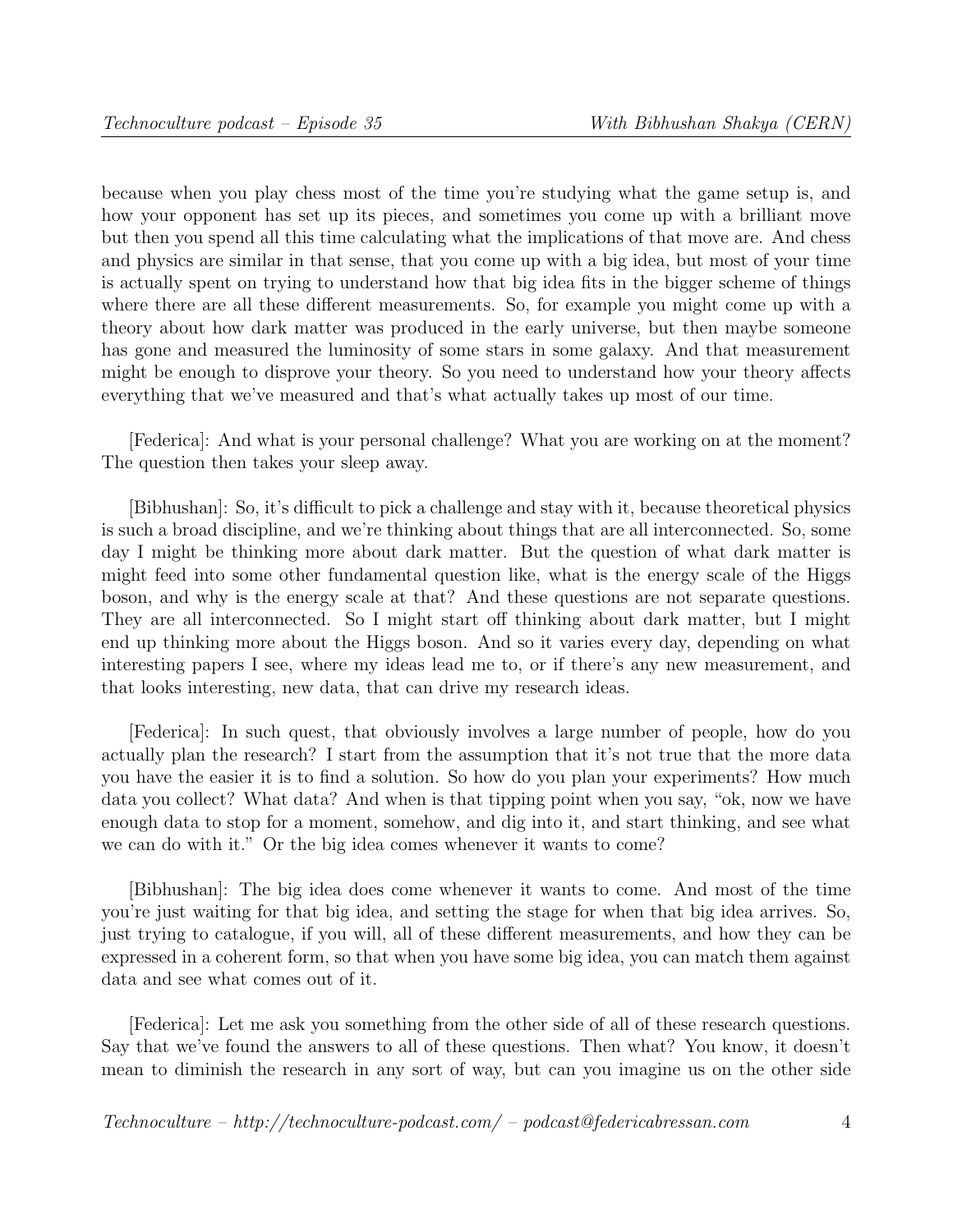of these questions? Then, what happens? Do we have an application in mind for some of the principles involved? Or we don't really know, research is pretty much curiosity driven at the moment?

[Bibhushan]: So, this is a very complicated question that we get a lot. And the answer to that really is, we have no idea. And we have no idea not because there aren't any applications. We just have no idea because that question is really really premature at this point, because these are big questions that span many many lifetimes. So it's not something that even a human could comprehend, that you'll see the implications out of all of these ideas within his lifetime. And there are many examples that I could give you about these things.

So, for example: electricity. So, we see it everywhere around us, and we understand its value, and how it affects our lives. But when electricity was first discovered or understood it was in a very fundamental form. So this is back in ancient Greece, when people were rubbing together fur with some amber, and they saw that these things attracted each other. And so this was the beginning of their understanding of electricity. And later on magnetism. But if you would ask them at that point what the point of that research is, or what its application is, they would have no idea. And they would have no idea not because that thing doesn't have any applications, it's just because their technology or their understanding of the world was at such a rudimentary stage at that point that they couldn't comprehend using what they saw to one day power machines or computers or vehicles.

[Federica]: Yeah, this was a hard question because it was direct and, you know, by no means I meant to imply that if the practical application, the utility of this research can't be proven, that it shouldn't be funded. I'm not from that school at all. I'm actually really curious to know the answer! What if... we have the answer to these questions! Then what, you know?

[Bibhushan]: Yeah. And these recent research ideas are never driven by some desire to find an application. These are always driven by curiosity, in an attempt to understand better what the universe is and how things work. And many many hundreds of years later, years later, someone might find an application. And that's great, but that's not what drives these research ideas. I could give you some more examples, if you'd like.

So, my favorite example of these things is actually Einstein's theory of general relativity. And this is something we all are in awe, right, because Einstein was such a genius, and he came up with this deep deep understanding of space and time and how they morph into each other, and an understanding of how gravity is actually an effect of space and time. When he was thinking about these ideas, he wasn't trying to come up with some application. He was just trying to formulate a mathematically consistent framework of space and time, and when it was formulated, and people understood it, it wasn't like people immediately came up with new applications. And people in fact even said, this is really nice for understanding things, but the way we understand gravity, Newton's laws - you never need to go beyond that for practical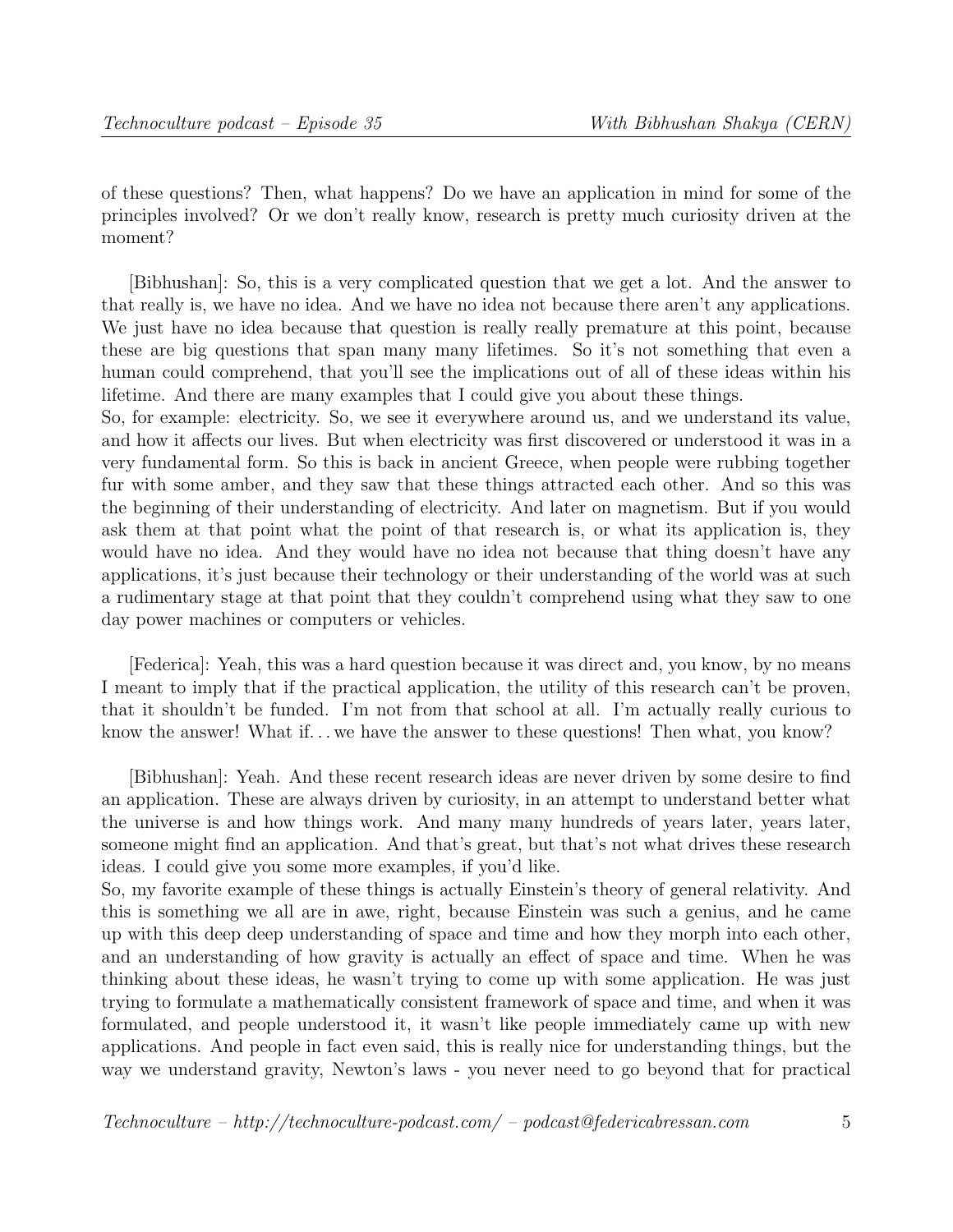life. And that was true at that time, but much much later, when technology became more advanced, understanding Einstein's theory and the improvement it offered over Newton's Laws was actually very crucial, and it was crucial for things like GPS. And that's because - so, one of the things that Einstein's theory says, is that time can actually pass at a different rate in different places, especially in places that have different gravitational fields. So, the rate of time passage here on Earth is actually not the same as the rate of time passage up in space. So when we set up our satellites, those actually experience time flow at a different rate. And if we didn't know Einstein's theory of relativity, and if we didn't correct for that time difference, then all of our GPS functions would be completely thrown off in a matter of seconds. And so, applications did emerge, but they emerged much much much later than the theory itself.

[Federica]: Well, by application I don't necessarily mean a tool or a technology, like the GPS. If we could know something that we don't know today, for example our date of death. . . what would that change? That's what I had in mind. So, to have new knowledge about us would replace us in the universe, would make a difference in our awareness, of where we stand, about life, about our own nature in the universe.

[Bibhushan]: Of course, and most of the great advances in science come with this conundrum, these philosophical questions. It's not just scientific questions, but philosophical questions, right? And I mentioned Einstein's theory of relativity: there is also quantum mechanics, which was a huge improvement in our understanding of the universe, but it also led to very deep existential questions, because what it basically said is that the fundamental laws of nature are not definite, they are probabilistic, which means that even if I told you everything about a system, and I told you I was going to do this experiment, even if I knew all the physics, I could not predict what the outcome of that experiment would be. So, if I were doing an experiment, there is a 50% chance that this object that emerges would go right, 50% chance that it would go left. And that is not a shortcoming of our knowledge of the system. That is just how nature works. It is probabilistic, it is not deterministic. And of course people took it to their daily lives too, right, that they are actually not fundamentally destined to do something. Everything is probabilities, everything is unsure. There is some room maybe for free will, maybe not, right? So, these scientific advancements actually inform our understanding of the nature of the world we live in, and of our strategy for dealing with this world, if you will.

[Federica]: Well, we've been asking this philosophical questions for millennia. So, it seems like science is now joining the conversation.

[Bibhushan]: Right. So, I would in fact say that science has always been part of the conversation, because back in the days there was no distinction, really, between philosophy and physics. This was all a quest to understand truth, and truth could come in many different forms, and it could be truth that is within you - which is where philosophy and religion were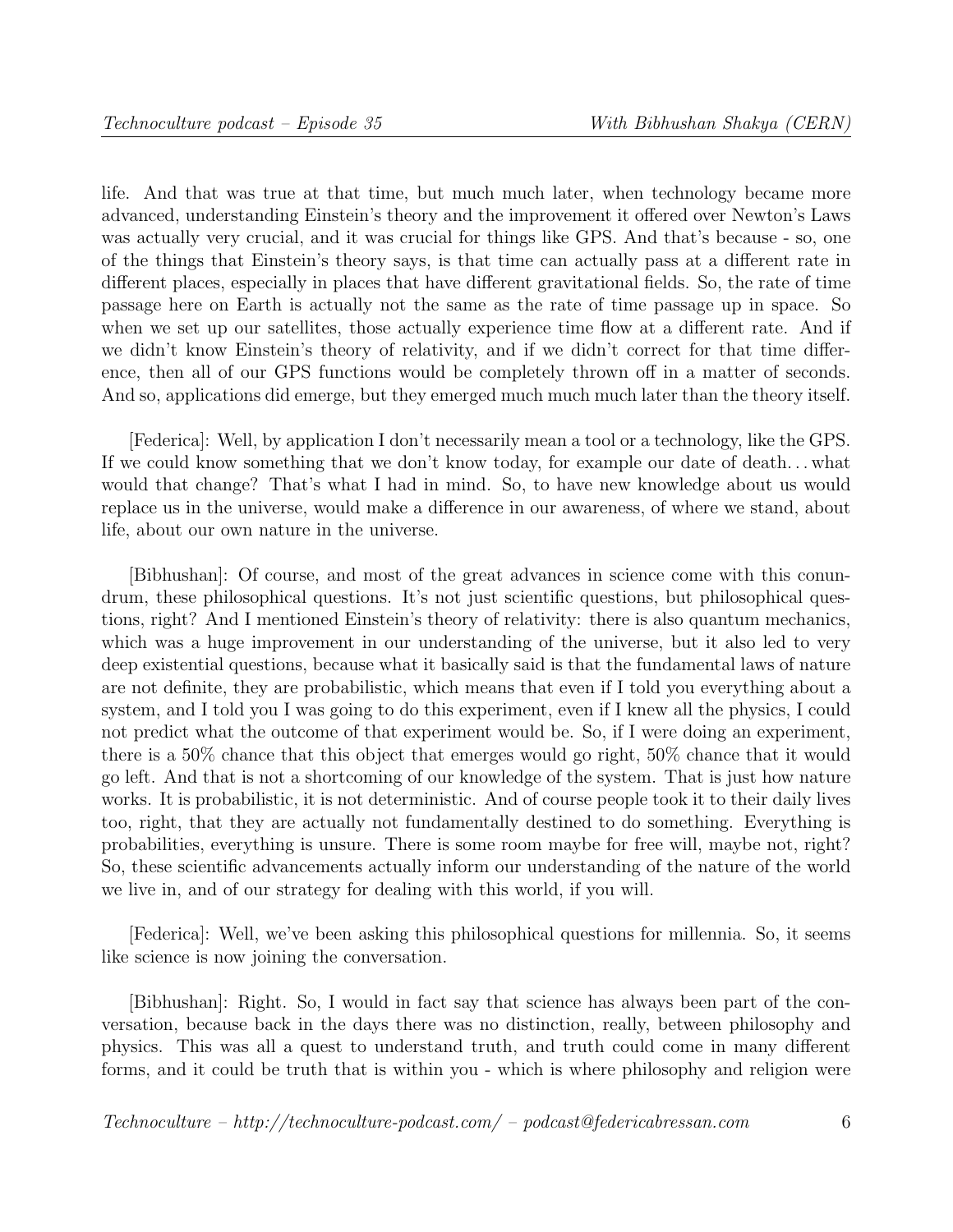more geared towards - or it could be the truth about the universe that you see around you. And these are not two different questions, right? What is within you and what is outside you are two necessary components of the big question. And you really need to understand both of them equally to make an informed understanding, an informed decision about what to do.

[Federica]: Right. May I ask you to articulate even further this concept of why we value fundamental research, fundamental science so much? I think it's something that we all feel, but that oftentimes is not highlighted in the big narratives that we circulate today about science, because it's all application driven, and of course taxpayers money must be well spent, but that normally is synonym of short-term return, practical return. And yet, we all feel that it's important to investigate the universe. So, can you elaborate a bit more on why we value fundamental research so much?

[Bibhushan]: That is difficult to put into words, except we all understand that it somehow means something to us to understand these questions. And it captures the essence of being human to be able to ask these questions, and understand what they are, right? And so, if you asked, are these kinds of questions really valuable to us? Do they offer something to humanity as a whole? It's difficult to answer those questions, but I'll tell you something that is perhaps somewhat puzzling to me, and then maybe you can tell me why that makes sense, right. So, if you asked a question, for example, of who was the most important person on earth in the last 100 years, and you would wonder about that, and you would go ask people about that, and Time magazine did that - they did this poll where they asked a lot of people, who do you think is the most important person to live on Earth in the last 100 years? And the answer was not some great political figure who made great strides in a country or even internationally. The answer was Albert Einstein. It wasn't Mahatma Gandhi or Roosevelt. It was Albert Einstein and that is very puzzling to me. But it also makes sense to me, that people would identify with Einstein's efforts to understand the nature of existence. And even though he didn't come up with anything that was practically useful to humanity, his ideas meant so much that he was perhaps the most important person to live on Earth in the last century. And this is not just one example right. If you ask the same question about the last 300 years of human existence, or the last 500 years, the answer would perhaps be Galileo or Isaac Newton. And these people are valued not because something they did was very practical, but they provided this very profound understanding of something very fundamental about our universe. So whywhy- why do we care about these things so much? I would not be able to answer, except we do because somehow. . . somehow it seems to capture the essence of what it means to be human. And somehow, it gives us something that doesn't go away: this stands over the course of time. Once we have these things, we have them forever. And that in some sense seems to matter to us.

[Federica]: Speaking of questions that matter to us: I have a sense that the questions "what is consciousness?" or "why are we alive?" are two very different questions. And yet they go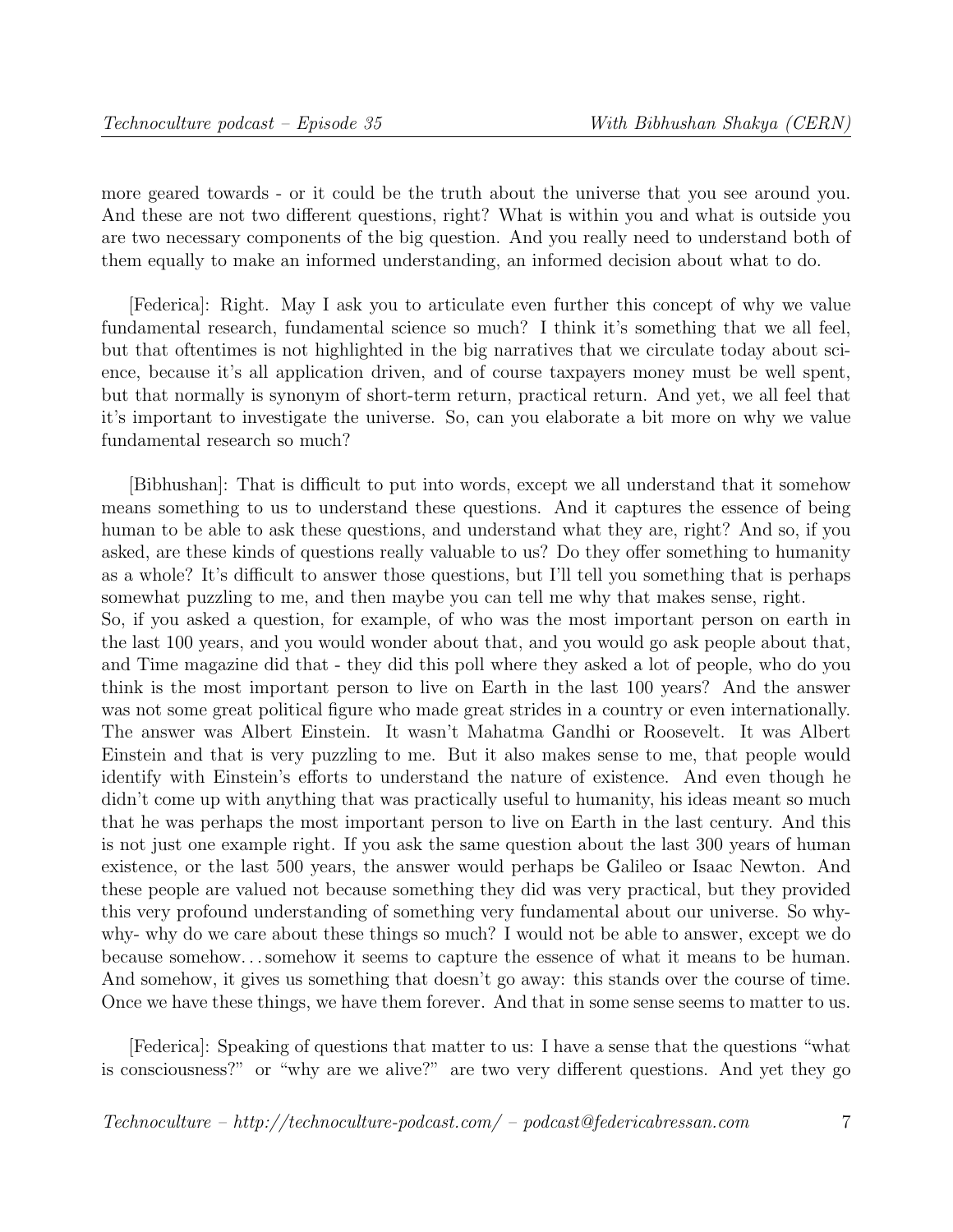together. So I'm confused now as to which of these questions science can inform. Now science is looking into what consciousness is, for example. I also had a neuroscientist, Steven Laureys, on my podcast, on episode number 15, talking about how science can start looking into what consciousness is and how it works through recent technology, right, like brain scans, MRI machines. . . but science will never tell us why I should wake up in the morning, why I should want to live, and probably even not how I should live - and all of these questions. And yet both are fundamental questions for us human beings: who we are, and what we do, why do we do what we do. So, which type of question does science inform?

[Bibhushan]: Yeah. So, you said some very big words there. And the big words were "what" and "why." Right? There is a fundamental difference between the kind of answers those two questions are seeking. "What" is an effort to understand things as they are, and "why" is an effort to understand how it came about. Which is perhaps at a more deeper level. And it's really interesting that you bring those two words up because our understanding of fundamental physics right now is actually hinging on the boundary between what and why.

So, I'll tell you a little bit more about these things. So, two of the biggest mysteries that we have in our understanding of the universe right now are the nature of dark energy, which I told you a little bit about, but also the energy scale of the Higgs. So, the Higgs boson is at an energy scale that makes absolutely no sense. And for many many decades we've been trying to understand why that energy scale is the way it is. And there are many many different theories proposed for why that was. And you might have heard about them. They go by the name of supersymmetry or the existence of extra dimensions. And so we designed experiments to look for these theories and the results came up negative, as in we now think that those ideas perhaps don't explain why the energy scale of the Higgs is where it is. And so, then the question turned from "what is the energy scale of the Higgs?," which was driving research over the last 50 years, to "why is the energy scale of the Higgs at that number?"

And we don't know. But the question has now shifted perhaps from "what it is" to "why it is." And the answer might actually be very deeply disturbing to some people, or deeply enlightening to some people, because some people now suspect that the answer might be driven by the existence of humans, of consciousness, in the sense that it turns out perhaps that the universe could have been a very different universe where the energy scale of the Higgs was very different, or where the energy of dark energy was very different. But those universes perhaps do not evolve in a way where conscious life could form, where humans could evolve, to a scale where they can ask these questions. So, the reason why these energy scales are at these really unnatural numbers they are, might be because that is what is needed for intelligent life to form and ask those questions, in some sense, right? So, our understanding of the universe right now is at a point where we could perhaps take seriously the fact that the universe began in all possible configurations of the Higgs energy scale and it evolved in all of those universes separately. And so there are now all these empty universes where the Higgs is at some different energy scale and there is no life there to ask the question of why is the Higgs energy at that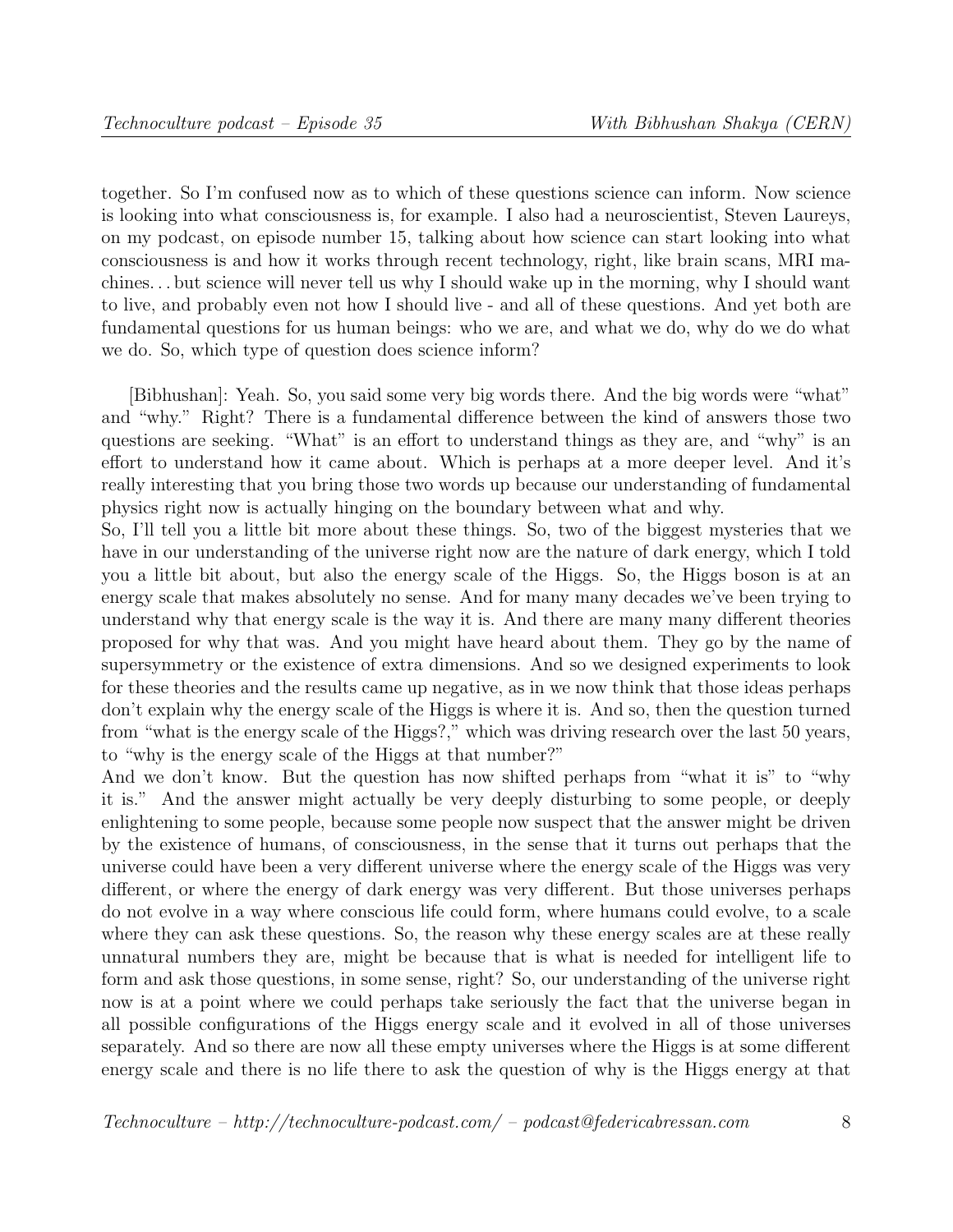scale. But in this one universe, where this Higgs energy was at a completely ballistic number, no life formed. And now we're here asking why is that energy scale at this weird number.

[Federica]: Did I just hear you say that until we look into the box the cat could be alive or dead, so now that we tried to measure this attribute of the Higgs boson we have determined it, it could have been anything until we looked? Is this like talking about multiple universes existing in parallel, or about one universe having infinite possibilities, but as it evolves, as it becomes, as it determines itself, then it only becomes one thing, and all the other possibilities are lost?

[Bibhushan]: It could go either way. So there are theories of the universe where the universe begins and then branches out into all of these different possibilities, and they all evolve separately in their own reality.

[Federica]: You have mentioned that in the ancient world philosophy and physics were not separate. And today they are, and precisely today we are sitting here talking about how physics can tie back into existential philosophical questions. Can you tell us a bit more about other questions that you think science and frontier research in physics can inform in the philosophical domain? I don't know, for example why are we there, or why do we die? What else can we learn?

[Bibhushan]: I don't know if physics will provide the answers to these questions, but it's certainly the case that physics will provide you with the tools or the understanding you might need to answer these questions. Because a prerequisite to answer these questions is to understand what the nature of existence is, right? Because you can only answer these questions after you've found out what kind of universe you live in, what is the fate of the universe going to be. Are our actions constrained in some form by the fundamental laws of nature?

[Federica]: While doing this type of research, I assume it just shows you your place constantly: we are just this, well, extraordinary but tiny creature, trying to figure out the universe. It's not human-centric. Do you get all the time this feeling that it's. . . a humbling feeling?

[Bibhushan]: Yes, indeed. And it's a humbling feeling but it's a wonderful feeling, right? That, uh, we are such a small part of existence, and yet we can comprehend so much of it. And whatever we comprehend is in a sense very beautiful and in a sense, uh, in a form that we can understand and comprehend and enjoy.

[Federica]: From this perspective it seems like all of these questions about us, e.g. why are we alive, why do we die, what are we made of, we we we we. . . you know, all of this becomes less important. There is so much out there to discover. What is the universe made of? That's a much more interesting question. So, even if you find out that we're not relevant in the universe,